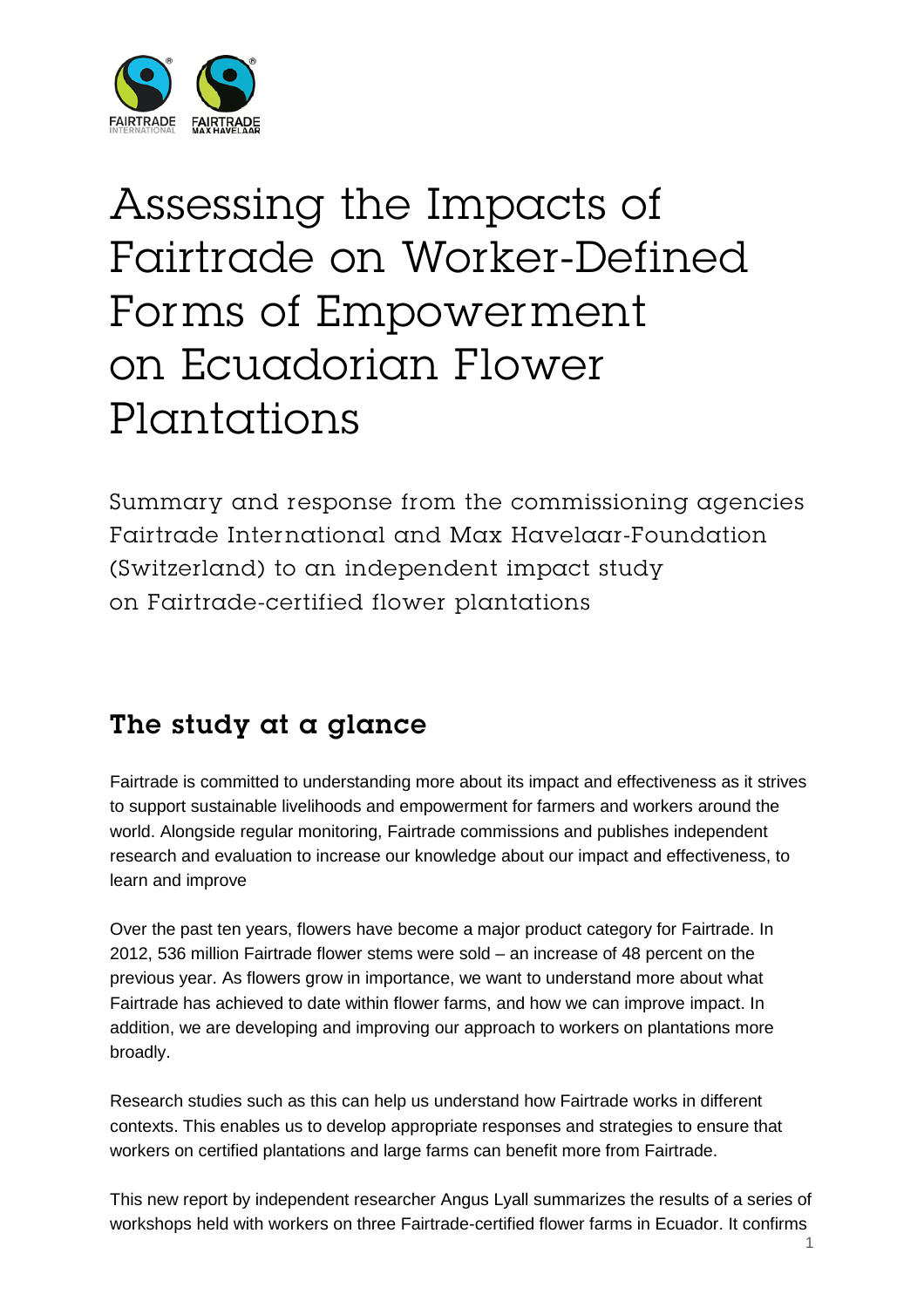

that Fairtrade's approach of focusing on the collective and individual strengthening of workers yields important benefits. However, the study also highlights some challenges and makes useful recommendations on how to address them, which we address below. These results spur us forward in our work to develop and implement improvements to our strategy on plantations.

## Defining the term 'empowerment'

What exactly do we mean when we say Fairtrade seeks to 'empower' workers? The best way to answer to this question is to ask workers themselves. What do they consider empowerment to mean? What are the necessary preconditions for empowerment? How would they like to see Fairtrade evolve further in the future to deepen its impact on plantation workers around the world? The research methodology for this report was designed to allow workers to express their own perspectives on empowerment, personal development, and the contribution that they think Fairtrade has made to these. It provides insights from both male and female workers, and from workers who have been employed for various lengths of time on Fairtrade-certified flower plantations.

## The main results

The workers who participated in the research identified **choice** as central to empowerment. In their definition, choice implies that a person can choose to dedicate time, energy and resources to their own economic undertakings and to their families and communities. At the same time, the workers identified **job security** as an important precondition for empowerment. In essence, they regard stable employment as a means to achieving economic independence in the long run.

**Economic independence** emerged as an important dimension of full empowerment for the workers in this study. This was reflected in the desire of many workers to become selfemployed in the long-term (for example by establishing their own small farm or business). The reality for workers in the flower producing region of Ecuador – where the distribution of land and other productive resources is highly inequitable – makes this goal of economic independence difficult to achieve. Nevertheless, workers have been able to use the Fairtrade Premium they earned to make some small investments toward realising their own goals.

This long-term vision is important to note when analysing Fairtrade's impact on working conditions. Only when workers have the ability to freely express themselves, contribute constructively in the workplace, negotiate collectively, and execute projects, can they set long-term goals and plan for their future. This is not to say that workers wish to leave the workplace, but that it is a step in their ongoing development.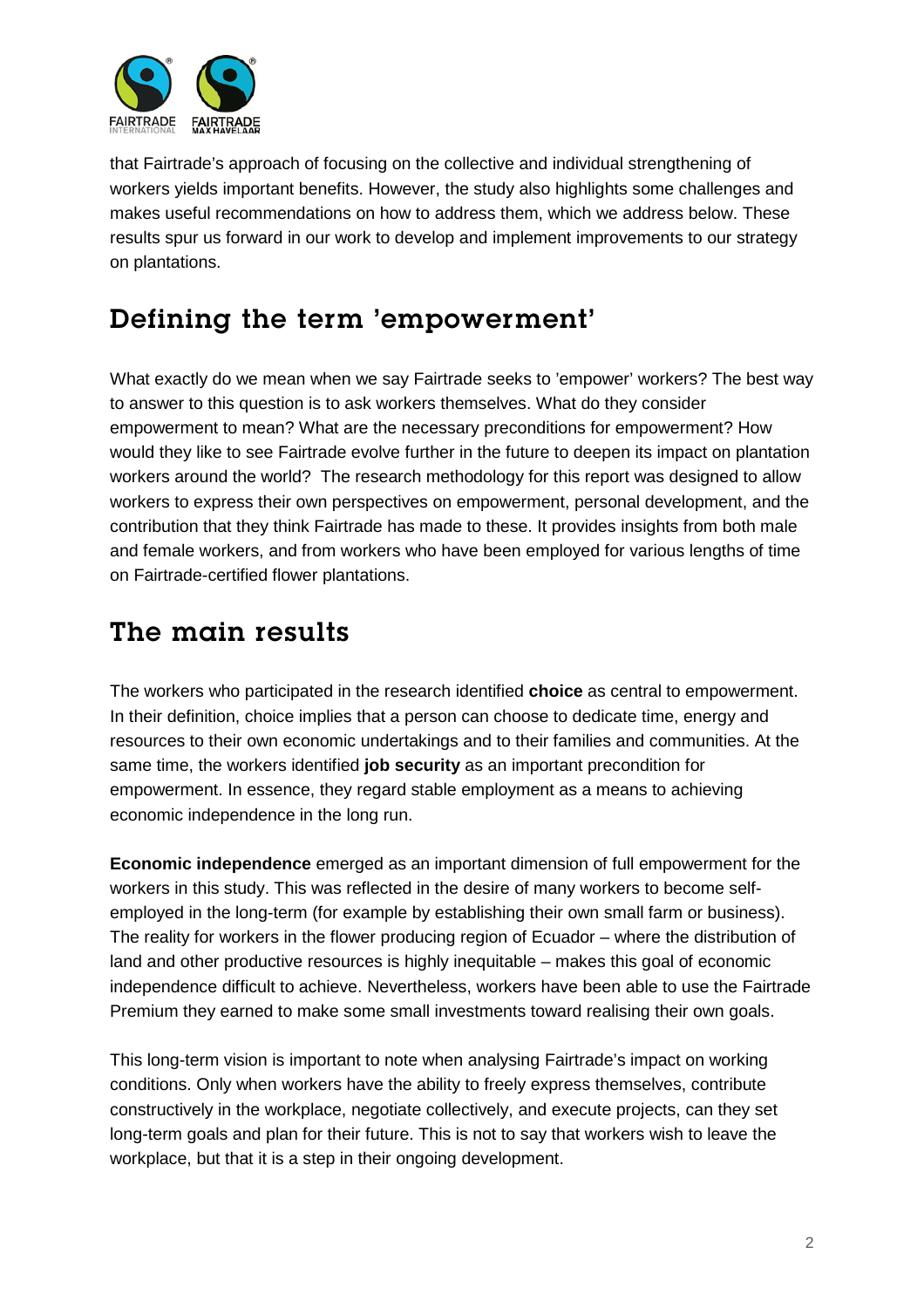

The workers in the study described their pathway toward greater empowerment. The empowerment goals and priorities of workers in different countries and different product sectors may differ – for example, self-employment may not necessarily be identified as the ultimate empowerment goal by all Fairtrade plantation workers. However, even if the ultimate goals differ, the workers' description of the journey that they have taken toward empowerment, and the role that Fairtrade has played in that, are likely to be relevant in other contexts too.

## The pathway toward empowerment

The workers in the study describe their pathway to empowerment as a three-step process. **First, workers need to develop confidence to express ideas and concerns**. Fairtrade offered workers two important means to support this:

- 1. The opportunity to acquire knowledge about workers' rights, technical skills (e.g. project management skills or computer literacy), health and other social issues; and
- 2. Experience participating in worker organizations such as workers' committees and Joint Bodies. [1](#page-2-0) This has fostered relationships between workers, has given them opportunities to participate in discussions and meetings centered on their interests, and allowed them to develop the skills and confidence to lead and manage meetings and projects.

The second step in the pathway cited by workers was **achieving increased collective influence on decision-making and policy formation** on and off the plantation. Workers emphasized their increased capacity to articulate and voice collective concerns. Achievements have been made in regard to working hours, overtime payments and the provision of transport, food baskets and medical attention for the workers' families, all of which have improved the overall work environment and the quality of life of workers and their families.

However, negotiations to improve wages beyond basic increases are limited. In Ecuador, the wage setting process in the agricultural sector is primarily government-driven. Minimum wages have been increased every year as part of a national strategy to promote 'dignified salaries' based on calculations of basic family needs known as the '*canasta básica'* (though trade unions in Ecuador do not believe that the government-set level is sufficient). In its revised standard for hired labour Fairtrade has stipulated that wages lying below a Living Wage level need to be regularly increased through negotiations between management and elected worker representatives.

<span id="page-2-0"></span> $1$  Joint Bodies are organizations of workers created on Fairtrade-certified plantations for the purpose of managing the use of the Fairtrade Premium.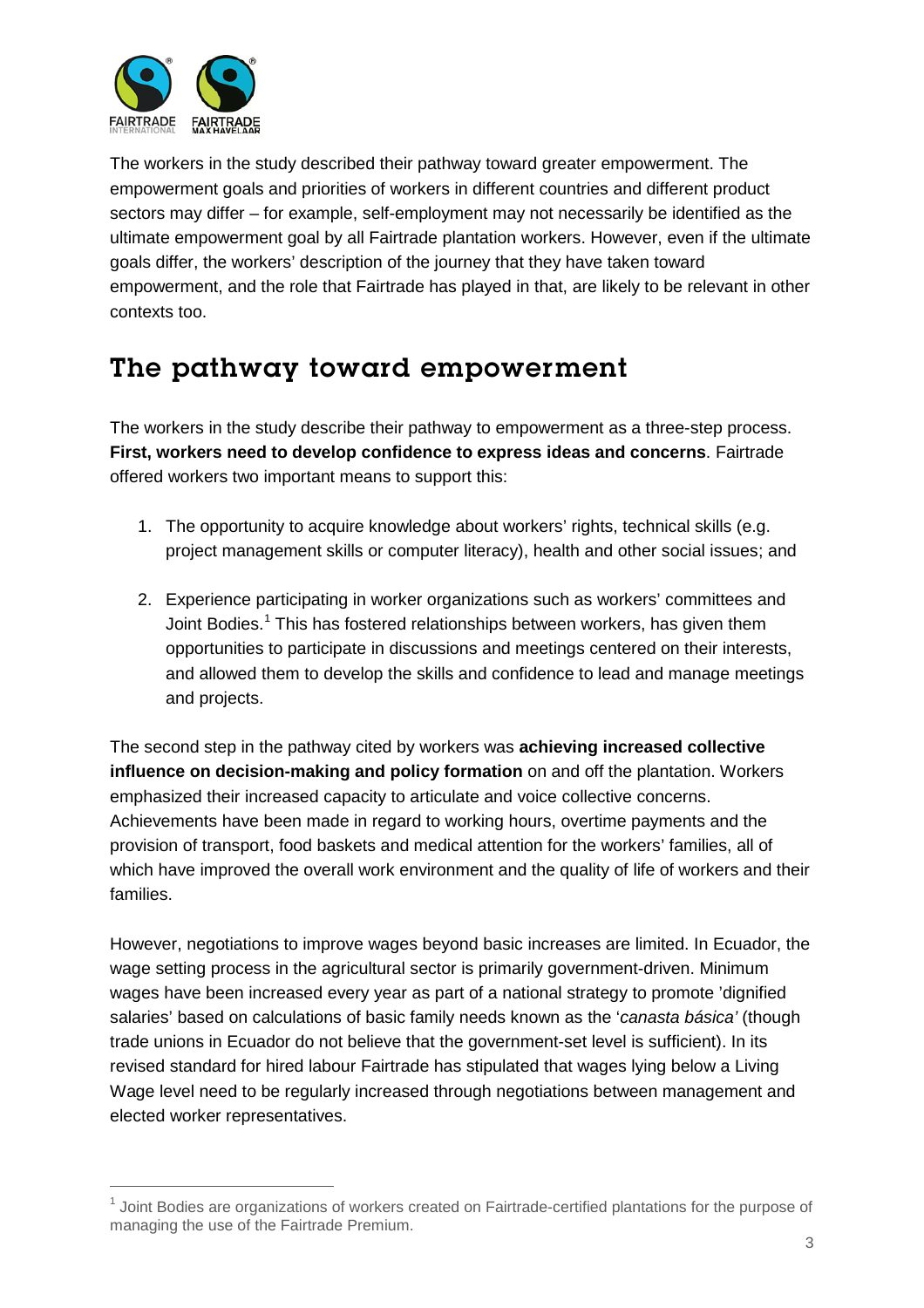

Workers also identified increased exchange with workers' committees and joint bodies from other plantations as a key factor supporting their ability to influence change beyond their plantation. Similarly, they discussed the need for workers to be more integrated and represented in local, community organizations.

The third part of the pathway described by workers was the ability to **increase control over personal economic strategies** through direct access to resources. Workers cited that the Fairtrade Premium played a key role here. Workers have invested their Fairtrade Premium in collective projects that have generated substantial individual benefits. For example, Fairtrade Premium has been used for housing projects and loans, for scholarships and health care schemes, and to some extent for credit facilities to finance small business investment. This reflects workers' emphasis on economic independence as an ultimate empowerment goal. This is in contrast to other contexts – especially on flower plantations in East Africa where the availability of basic public services is more limited – Fairtrade Premium funds have been used more often for community projects like schools, health centres or water supply projects.

### Challenges and recommendations

The study reveals a number of challenges and critical issues which act as roadblocks within empowerment processes. For example, workers reported reluctance from some supervisors to hear to workers' concerns; increased workloads resulting from increased productivity and wage pressures on plantations; the need for more opportunities for exchange with workers' organizations on other plantations; and the need for more support and accompaniment from within the Fairtrade system.

The study also discusses the situation of trade unions in the Ecuadorian flower sector. Whilst Fairtrade has been able to promote worker organization through on-plantation committees, it has been less successful in facilitating better trade union access in flower plantations. The report places this within the wider context of trade union development within the flower sector in Ecuador where there are major barriers to unionization resulting from a history of conflict between unions and business.

The report makes a number of recommendations for Fairtrade, especially in regard to Fairtrade's producer support work; the provision of trainings for workers and supervisors; the development of opportunities for exchange between workers on different plantations; the development of the Fairtrade Hired Labour Standards; and the improvement of monitoring and evaluation within hired labour contexts.

### Fairtrade's view of the findings

The findings of the study are unique and enlightening. The report shows that the process is indeed empowering and that workers in these flower plantations in Ecuador have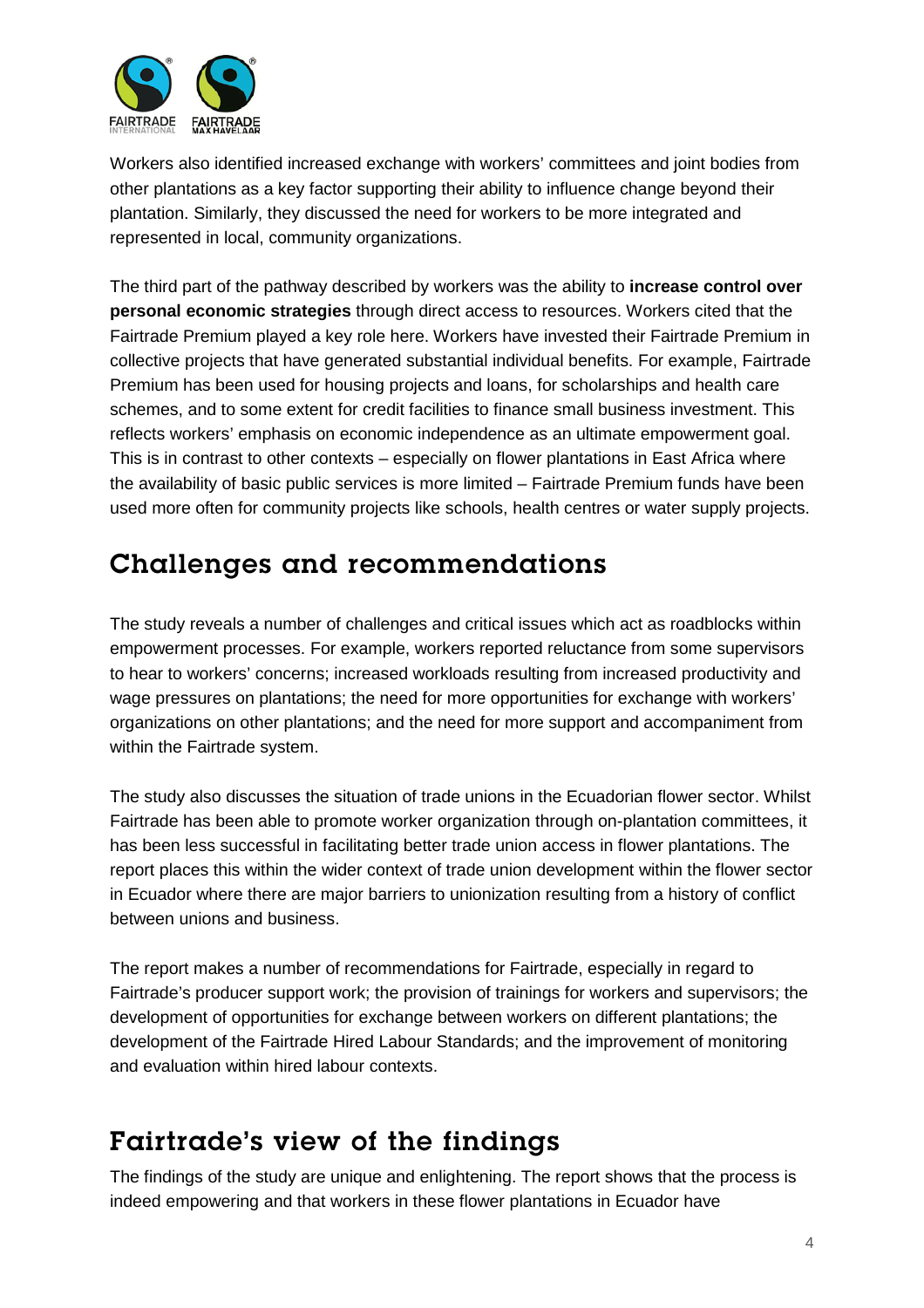

experienced increased choice and control over their own lives. Collective negotiations have yielded improvements in working conditions, specifically in regard to working hours and overtime payment regulations, as well as the provision of non-cash benefits to workers and their families. These impacts should not be underestimated.

The report emphasizes that strengthening the collective voice of workers is a necessary step, but that further empowerment requires solid mechanisms to translate such strengthened voice into concrete achievements. Fairtrade can contribute to the development of mutual respect between workers and management. Such relationships are an essential basis for tackling more critical aspects, such as increasing workloads resulting from the economic pressure on plantations as they implement increased national minimum wages.

The results are unique in the understanding they give about how workers on Ecuadorian flower farms perceive *empowerment* and its relationship with Fairtrade certification. The idea of worker empowerment is not deeply rooted in these regions of Ecuador, where paternalism and individualism are more culturally dominant ideologies. Workers did not necessarily use the term or find it easy to understand at the outset. In this context, the collective initiatives that workers have achieved in these plantations with the support of Fairtrade are even more notable.

## What needs to be done

This report has already been a useful resource in the recent revision of the Fairtrade Standard for Hired Labour Organizations. It will continue to provide guidance in the further advancing our strategy for working with workers on plantations. Moreover, it clearly highlights the need to strengthen our producer support services and increase Fairtrade training provision for workers and supervisors/managers. The results emphasize the need to promote greater network building among workers on Fairtrade-certified plantations, and to go further to enable worker involvement in Fairtrade governance structures at national and international levels.

Fairtrade recognises that stronger organization among workers is a key factor in empowerment in hired labour situations, and that we need to do more to support this, especially in contexts where there are deep historical conflicts between trade unions and businesses.

For example, in response to tensions on one Ecuadorian flower farm around attempts to unionize in late 2013, Fairtrade provided mediation and human rights training for workers and management. In addition, new rules in the revised Fairtrade Standard for Hired Labour Organizations, such as increased support for freedom of association and other instruments, have helped workers remove barriers to unionization*.* But we know there is much more work to do.